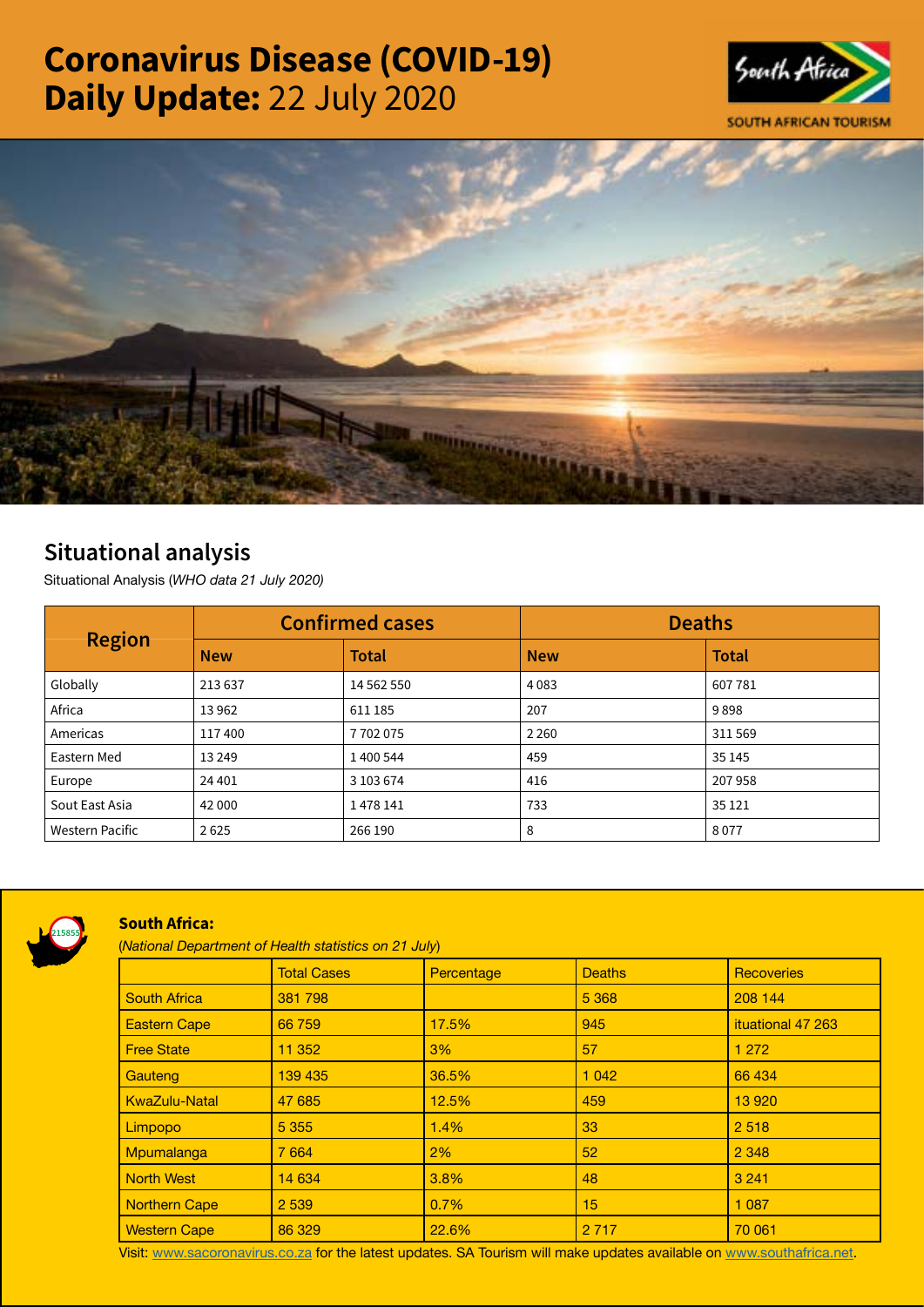#### SOUTH AFRICA NEWS

#### TOURISM RELATED ARTICLES

- SA's tourism on its knees what happens next? Michael Avery spoke to Sisa Ntshona, Tshifhiwa Tshivhengwa, [Wendy Alberts, and Gillian Saunders about the survival of the tourism industry in SA](https://www.businesslive.co.za/bd/national/2020-07-20-watch-sas-tourism-on-its-knees-what-happens-next/)
- Tourism Business Council of South Africa (TBCSA) hopes that the South African government can "break down the industry into smaller sections to increase the possibility of small wins". Tourism organisations from across South [Africa are trying to get their voice heard in hopes that President Cyril Ramaphosa revises the policies around leisure](https://www.iol.co.za/travel/travel-news/tbcsa-to-government-break-down-industry-into-smaller-sections-to-increase-possibility-of-small-wins-9f53c87b-b61f-4234-80ac-0b98a138c2c2)  [travel](https://www.iol.co.za/travel/travel-news/tbcsa-to-government-break-down-industry-into-smaller-sections-to-increase-possibility-of-small-wins-9f53c87b-b61f-4234-80ac-0b98a138c2c2)
- In April, South African Tourism released a 90-second video that encouraged South Africans to heed the president's call to #StayHome to stop the spread of the virus. Five months later, as leisure travel is still not permitted, many [tourism businesses are trying to entice travellers to book their holidays now to travel later. Aquila Collection has](https://www.iol.co.za/travel/south-africa/tourism-businesses-in-sa-are-using-travel-later-to-save-dwindling-business-57cd7c55-c547-432c-a650-a262dbb436e1)  [introduced the Save Now - Safari Later vouchers. The vouchers allow travellers to escape to Aquila Collection Big 5](https://www.iol.co.za/travel/south-africa/tourism-businesses-in-sa-are-using-travel-later-to-save-dwindling-business-57cd7c55-c547-432c-a650-a262dbb436e1)  [reserves from 1 October 2020 to 15 December 2021. STA Travel and Flight Centre are some of the travel agencies](https://www.iol.co.za/travel/south-africa/tourism-businesses-in-sa-are-using-travel-later-to-save-dwindling-business-57cd7c55-c547-432c-a650-a262dbb436e1)  [encouraging people to book their 2021 trips now](https://www.iol.co.za/travel/south-africa/tourism-businesses-in-sa-are-using-travel-later-to-save-dwindling-business-57cd7c55-c547-432c-a650-a262dbb436e1)
- Hluhluwe-iMfolozi park is temporarily closed as employee tests positive for Covid-19. The game reserve, which is the [oldest nature reserve in Africa, will reopen on 1 August](https://www.timeslive.co.za/news/south-africa/2020-07-21-hluhluwe-imfolozi-park-temporarily-closed-as-employee-tests-positive-for-covid-19/)
- Gautrain partners take multi-million rand hit from drop in demand. Ridership as low as 6 000 a day from 10 times that [before the lockdown](https://www.moneyweb.co.za/news/south-africa/gautrain-partners-take-multi-million-rand-hit-from-drop-in-demand/)
- Uber [Technologies](https://www.news24.com/fin24/companies/watch-uber-offers-covid-19-contact-tracing-service-20200721) has quietly launched a service to give public health officials quick access to data on drivers and [riders presumed to have come into contact with someone infected with COVID-19](https://www.news24.com/fin24/companies/watch-uber-offers-covid-19-contact-tracing-service-20200721)
- Minister of Finance Tito Mboweni says he has not authorised the use of funds from the National Revenue Fund for emergency funding for the embattled flag carrier. He does not, however, exclude the possibility of [approaching](https://www.news24.com/fin24/companies/mboweni-swears-no-decision-on-govt-bailout-of-saa-but-potential-of-pension-funds-to-the-rescue-20200721) ["institutions" to invest pension funds for this purpose](https://www.news24.com/fin24/companies/mboweni-swears-no-decision-on-govt-bailout-of-saa-but-potential-of-pension-funds-to-the-rescue-20200721)
- COMAIR may return to the skies earlier than expected with two possible investors lining up to inject the R1,5bn [needed to save the airline, says Ceo Wrenelle Stander](https://www.travelnews.co.za/article/comair-may-return-sooner-planned)
- Two separate groups of restauranteurs have begged President Cyril Ramaphosa to allow them to sell alcohol in [restricted fashion – to save their businesses. One is also asking for a tax break, and for a slight adjustment to the](https://www.businessinsider.co.za/restaurants-want-to-serve-alcohol-again-heres-what-they-propose-2020-7)  [national curfew. Restaurant workers plan a national protest on Tuesday, but police have warned them to not go ahead](https://www.businessinsider.co.za/restaurants-want-to-serve-alcohol-again-heres-what-they-propose-2020-7)
- Cape wine producers are warning of a "job massacre" because of the renewed ban on alcohol sales. In an urgent [application launched in the North Gauteng High Court on Monday, the producers want wine sales to be distinguished](https://select.timeslive.co.za/news/2020-07-22-want-a-wine-win-situation-separate-us-from-beer-and-spirits/)  [from the sale of other alcohol, such as beer and spirits](https://select.timeslive.co.za/news/2020-07-22-want-a-wine-win-situation-separate-us-from-beer-and-spirits/)
- Wine industry players want wine to be [differentiated](https://www.businesslive.co.za/bd/national/2020-07-21-wine-farmers-turn-to-court-for-relief-from-alcohol-ban/) from other liquor products and its sale to be permitted, arguing [in court papers that there is no real prospect of alcohol abuse by patrons of wine farms, restaurants and hotels — at](https://www.businesslive.co.za/bd/national/2020-07-21-wine-farmers-turn-to-court-for-relief-from-alcohol-ban/)  [least not "to such an extent that the health system of the country will be overburdened"](https://www.businesslive.co.za/bd/national/2020-07-21-wine-farmers-turn-to-court-for-relief-from-alcohol-ban/)
- The University of Stellenbosch Bureau for Economic Research has released the results of a survey covering industries such as the real estate sector, restaurants and hotels, transport and business services which incorporates computer services, legal, and accounting, engineering and market research services. The BER survey followed Monday's data from Stats SA showing a near total collapse in food and beverages industries, as well as tourism accommodation [during April and May. Total income from tourism accommodation declined 98.7% in April and 98% in May compared](https://www.businesslive.co.za/bd/economy/2020-07-22-shock-new-figures-lay-bare-sas-plight/)  [to the same period in 2019](https://www.businesslive.co.za/bd/economy/2020-07-22-shock-new-figures-lay-bare-sas-plight/)
- The COVID-19 Temporary Employers/Employee Relief Scheme (TERS) will be extended to August, announced [Employment](https://www.tourismupdate.co.za/article/uif-ters-relief-extended-august) and Labour Deputy Minister, Boitumelo Booi. The benefit structure and existing criteria would remain the [same, and applications for April and May would be closed by the end of July, although applications already received](https://www.tourismupdate.co.za/article/uif-ters-relief-extended-august)  [for those two months would be processed, the government news agency reported](https://www.tourismupdate.co.za/article/uif-ters-relief-extended-august)
- SATSA Youth Chapter [Vice-Chair,](https://www.tourismupdate.co.za/article/youth-tourism-safety-net-industry) Tim Louw, believes reopening youth tourism could be the first step to restarting the whole industry. "In terms of operating within a COVID-19 world, youth tourism could be a safety net for the industry. We are lower risk, so let us take the risk." He advocated for youth tourism to reopen soon, as this sub-sector – which supports vital parts of the economy – is facing massive financial difficulties. This was [highlighted](https://www.tourismupdate.co.za/article/youth-tourism-safety-net-industry) by a survey [conducted with 58 local youth tourism businesses](https://www.tourismupdate.co.za/article/youth-tourism-safety-net-industry)